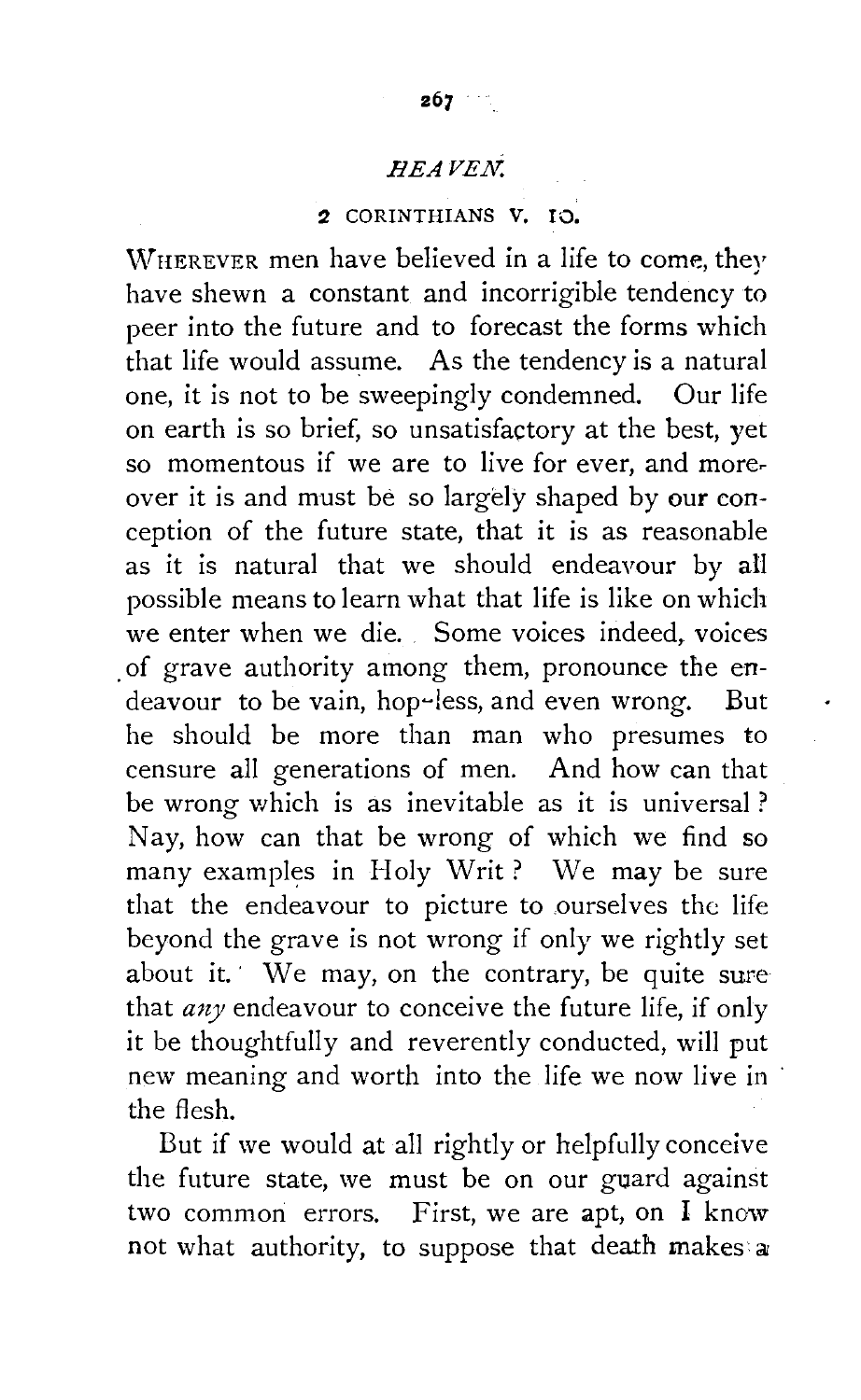sudden break in the continuity of our life, and affects a vast, radical, but most unaccountable, change in our character. And, secondly, in our attempts to conceive the future, we are too apt to busy our thoughts with the physical, rather than with the moral, conditions of the life to be. If we are on our own guard against these errors, we shall not go far wrong in our endeavour to conceive what the coming life will be like ; or, if we err, our errors will do us but little harm.

The Scripture which most frequently gives shape to our conceptions of the future, and by which, for want of better knowledge, we have been led to dwell more than we should on its physical conditions, is the Book of the Revelation. St. John portrays the future state under the form of a "great city descend-. ing out of heaven," with its wall of jasper "great and high," *its* lofty gates of pearl, its streets of gold, its palaces shining, *in* a light above that of the sun, •• like unto transparent glass ; " while " a pure river of water of life, clear as crystal," flows through the midst of the streets, trees of life growing on either side of the river. Such a conception as this may seem to be very unlike aught that we now see around us; and we may therefore have taken it as picturing forth that great and sudden change in the conditions of human life which has just been pronounced erroneous and misleading. But let us consider for a moment how natural and easy such a conception would be to St. John, however remote it may be from our own experience ; how entirely it would correspond to facts with which he was his whole life through familiar. For a thousand years before he wrote.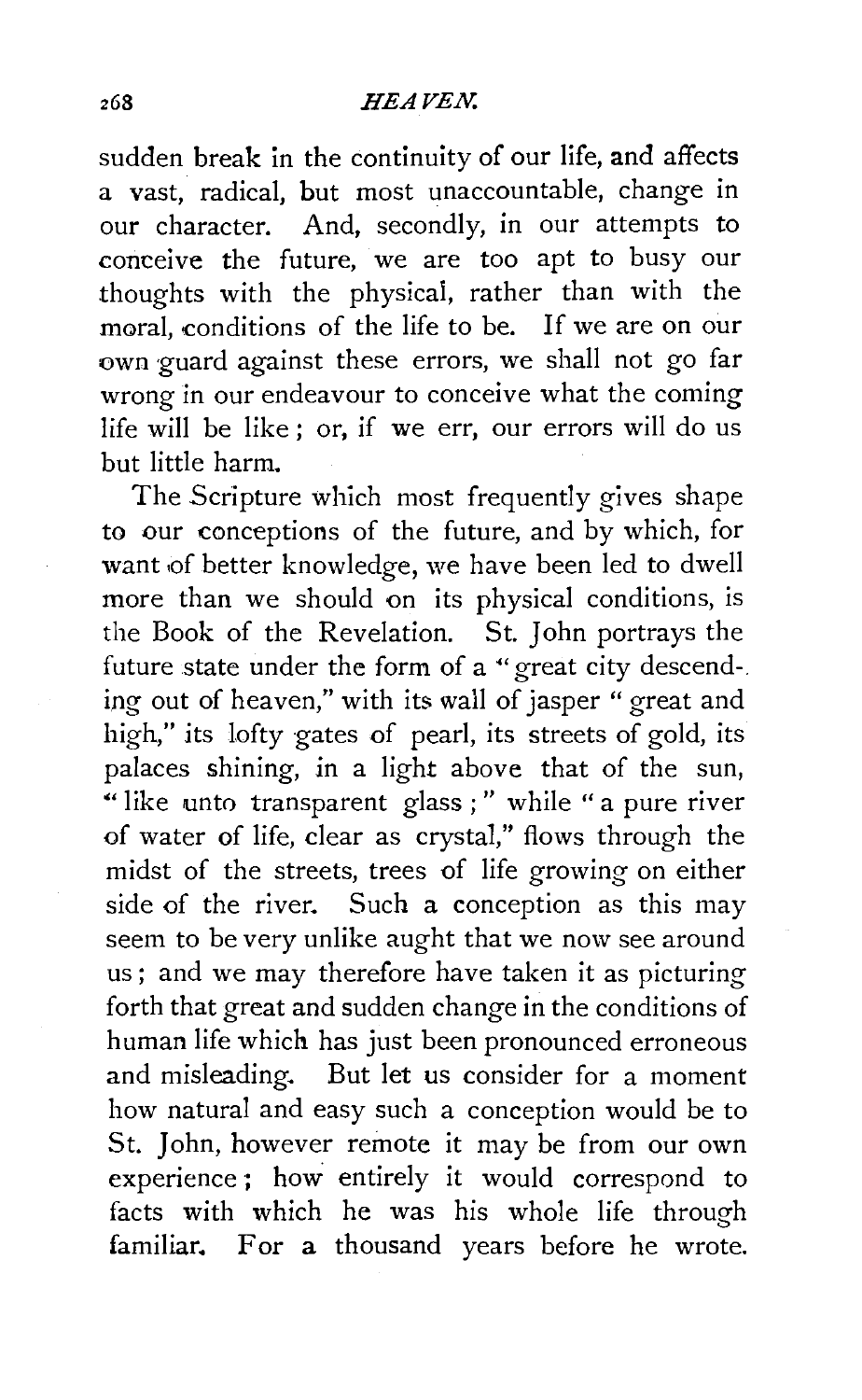and for more than a thousand years after he wrote, cities played a part in the history of every great nation which in many respects they no longer fill. During that long period the city, with its fortified walls and gates, was the one place in which men felt themselves secure amid well-nigh incessant storms of war and change. Men lived then rather for their city than for themselves, and took a noble pride in lavishing their resources, not only on its stately public structures and works of art, but also in drawing to it whatever of human wisdom or skill would be likely to contribute whether to its power or to its attractiveness. Think what Babylon was, what Athens, what Rome, and above all what Jerusalem was, in ancient time, to their respective citizens ; think also what Milan, Venice, Florence, Genoa were to their inhabitants in the Middle Ages; and you will easily perceive how naturally Heaven would shape itself as a city of transcendent beauty to the inhabitants of any of those great and superb cities, whether in the ancient or the modern world. You will also see how natural it would be for St. John to conceive of Heaven as a glorified Ephesus, or, more exactly still, as "a new Jerusalem," the city 0f the Great King. So that the very conception of the future life which to us may seem most remote from the conditions of our earthly life would really be in the very closest harmony with the conditions by which his life and thoughts were shaped. To him it would involve no great and sudden break in the continuity of human life that a man should pass from the city of Ephesus or Jerusalem to the still more superb City which he had seen in his visions,-a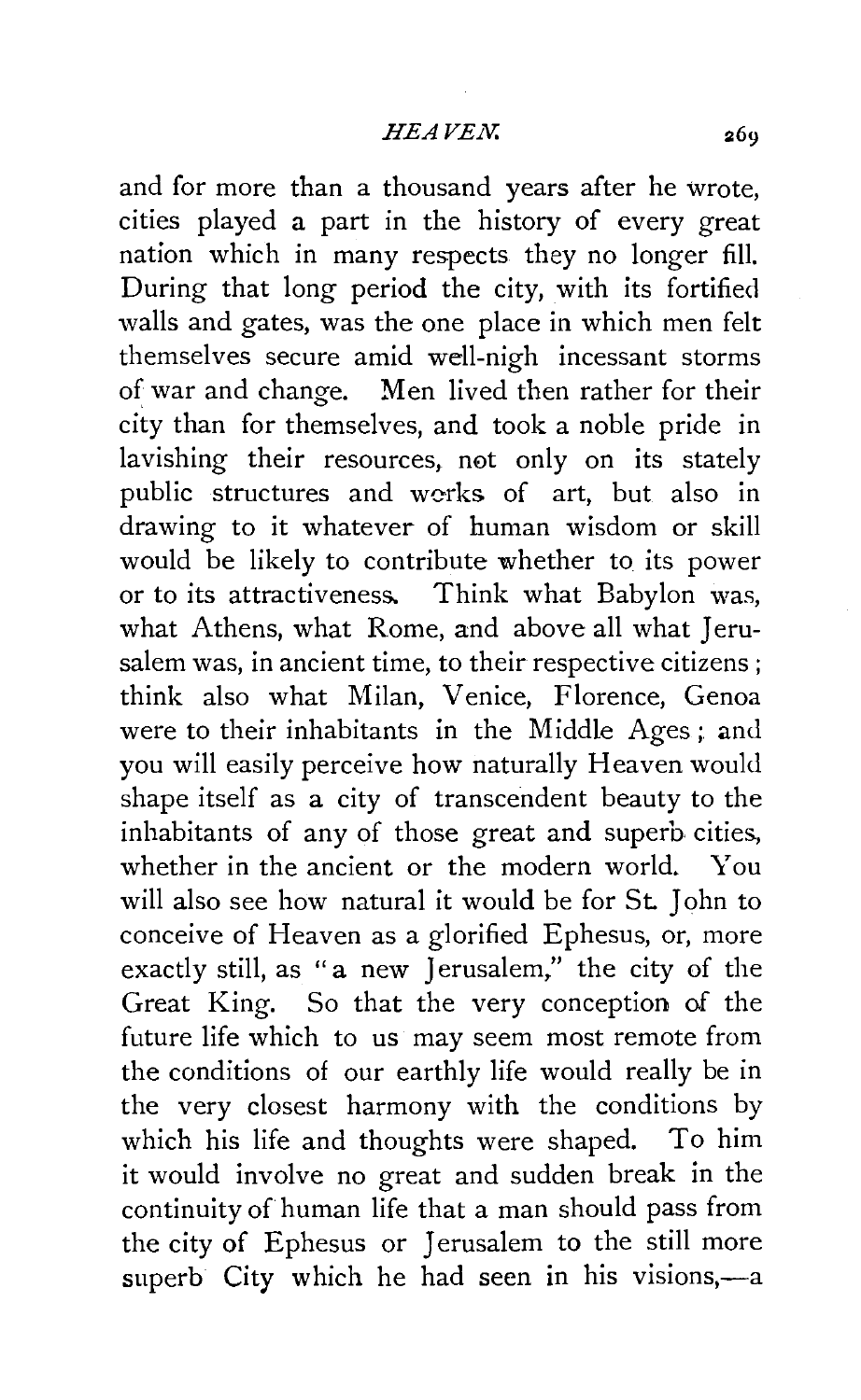City in which the marble palaces, and cunninglywrought gates of bronze, and the fountains and aqueducts of earth were replaced by mansions built of gems, and gates of pearl, and streets paved wilh gold, and a pure river of living waters.

But, as has already been said, there is a second point at which we need to stand on our guard. It  $\overline{\mathbf{i}}$  is very natural for us, when we lose those whom we love as we love our own souls, to follow them in thought and try to shape to ourselves the new happy conditions amid which they now live. At such times we cannot but ask ourselves such questions as these: Do the friends whom we have lost, and for whom our love grows keener now that we have lost them, still *live* in any true sense of the word ; or do they lie wrapt in a calm and placid sleep, waiting for the resurrection of the body? Have they forgotten us now that they have left us, or do we still live in their memories and hearts ? Will they, setting out on a new career of perfection so long before us, advance in it so rapidly as that when we die a hopeless and impassable interval will divide them from us; or will their growth, being mainly a growth in love, only endear us to them the more closely and prepare them more efficiently to help us? Do they know what we are doing and enduring now, with what pangs of blended love and grief we think of them, and how bitterly we mourn our offences against them ? Have they any means of influencing us for our good, of helping and comforting us amid our toils and sorrows, as they must surely long to do if they have not altogether ceased to love us?

It is natural that we should ask such questions as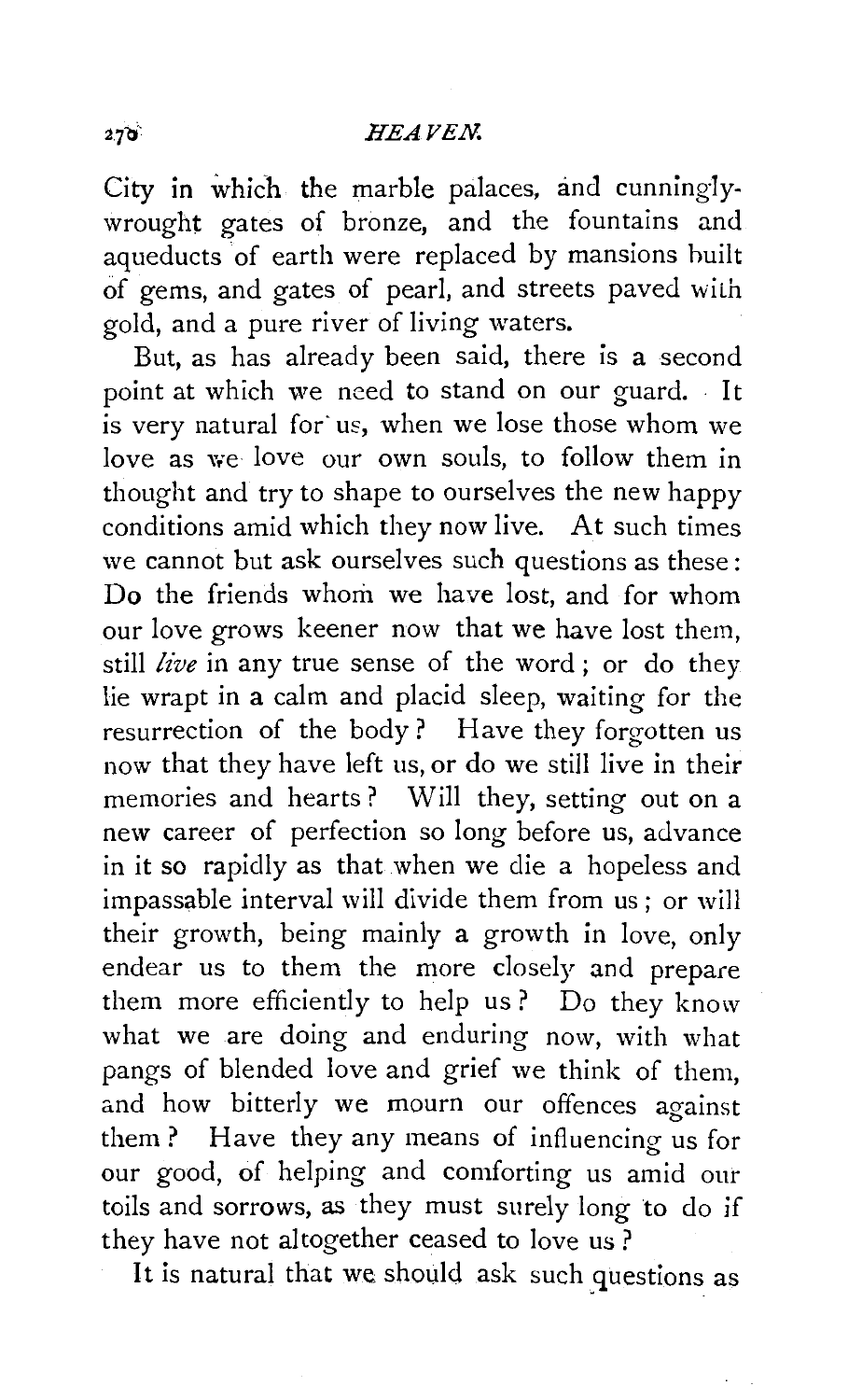these, questions prompted far more by affection than by a curious desire to pry within the veil. And yet no specific, no authoritative, answer can be given to them, no answer even that will satisfy our love, save that which we are able to infer from the unbounded goodness and kindness of God. If we *believe* in his love toward us and toward all men, we may be sure that our friends, though dead to us, live unto Him and are growing like Him. Since He does not forget us, we may be sure that they do not forget us. Since his greatness does not put •Him beyond our reach, we may be sure that no advance which they make toward Him will divide them from us. Since He spends his time in nothing else but in helping us and in seeking our welfare, we may be very sure that the more like Him they grow the more they will desire and be the better able to minister to our needs. If no more direct answer be given to the questions we commonly ask concerning our dead, that may be because God thought no such answer should be necessary to us; since his love, if only we believe in his love, is a sufficient answer to them alL

But while on all these points we are left to faith and to the deductions which reason infers from the materials of our faith, there is one point on which the Voice of Inspiration speaks in no uncertain tone. Throughout the Scriptures, in the Old Testament and in the New, we everywhere find this law revealed : that in the future life every man will receive " according to his works," " according to his deeds," " after the work of his hands," " according to that he bath done, whether it be good or whether it be bad." In both Testaments this law is again and again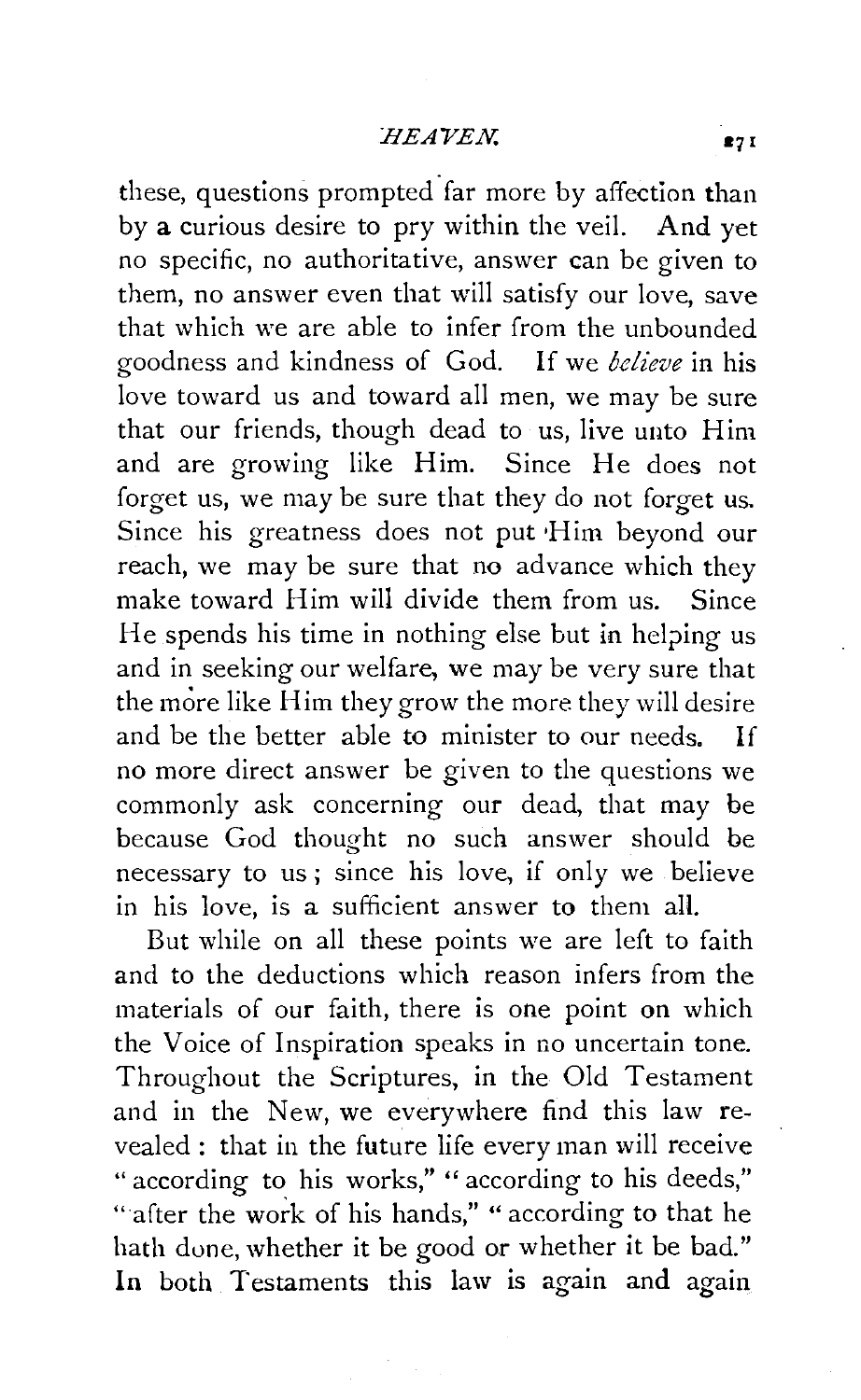illustrated by one and the same figure, viz., that "whatsoever a man soweth that shall he also reap." Whatever else, therefore, may be uncertain to us, we may be sure of this-that the future life will, in some sense, be a counterpart of the present life, since every man is then to receive according to his deeds: according to *all* his deeds, both good and bad.

Now as no man's life on earth is wholly good and no man's wholly bad; as, moreover, the man good on the whole is to receive according to his bad deeds as well as his good, and the man who is bad on the whole is to receive the due reward of his good deeds as well as of his bad deeds, it follows that the future life will be as complex, as varied, as chequered as is the present life: it follows that there will be no such sudden break in the continuity of human life as we often assume, but that the next stage of it will be very much like, though we may also hope that it will be very much better and happier than, the stage through which we are passing now. If it be a law of the future life, and the law most clearly revealed in the Scriptures, that there every man will reap what he has sown and all that he has sown, it is a clear logical deduction from this law that the fruit we then eat will resemble the seed we are now sowing, the one great difference being that there will be more of it. Or, to put the same thought in other words, if it be the best known law of the future life that it will render to every man the due reward of his deeds, *all* his deeds both good and bad, then it is a clear logical deduction from this law that the future life will be a continuation of the present life, chequered with the same lights and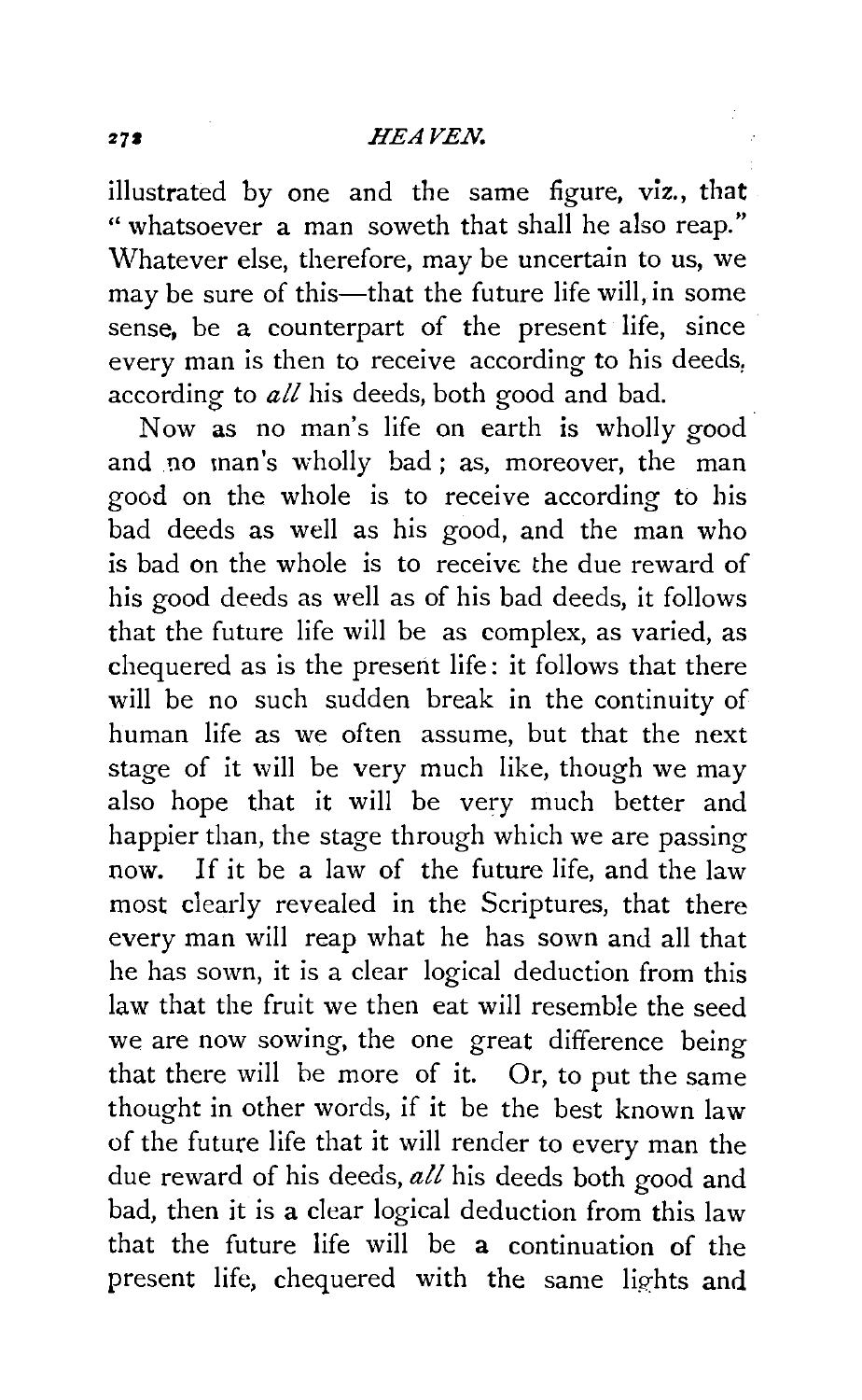shadows, though then the lights may grow brighter and the shadows fainter.

But, as if to put the deduction of reason beyond the reach of doubt, the Voice of Inspiration expressly declares the law of the future life to be also the law of the present life. It affirms that now, as then, every man reaps what he sows, and as he sows; that God now " renders to every man according to his works" (Prov. xxiv.  $12$ ), " according to his ways " (Job xxxiv. 11). In the Prophets and in the Psalms, no less than in the Law, there is the clear affirmation to which Jeremiah (chap. xvii. ver. 10; chap. xxxii. ver. 19) gives emphatic expression: " I, the Lord, search the heart, I try the reins, *to*  give every man according to his ways, according to the *jruit of his doings."* And, on the whole, in the long run, as even Matthew Arnold maintains, human experience confirms the Divine revelation. Whether we regard our personal life, or the life of nations, if only we review it on a large scale, we do find that men reap as they sow, that good comes to the good and evil to the evil.

What, then, we have specialiy to mark is, (I) that from the Scriptures we learn nothing of the future life more clearly than this-that every man will then receive according to his deeds, good and bad ; and *(2)* that the Scriptures emphatically bind our future and our present lives together by affirming that one and the self-same law governs them both. If we bear these two facts well in mind and let them control, as they have every right to control, our conceptions of the coming life, we may very wholesomely employ our Imagination in the endeavour to picture forth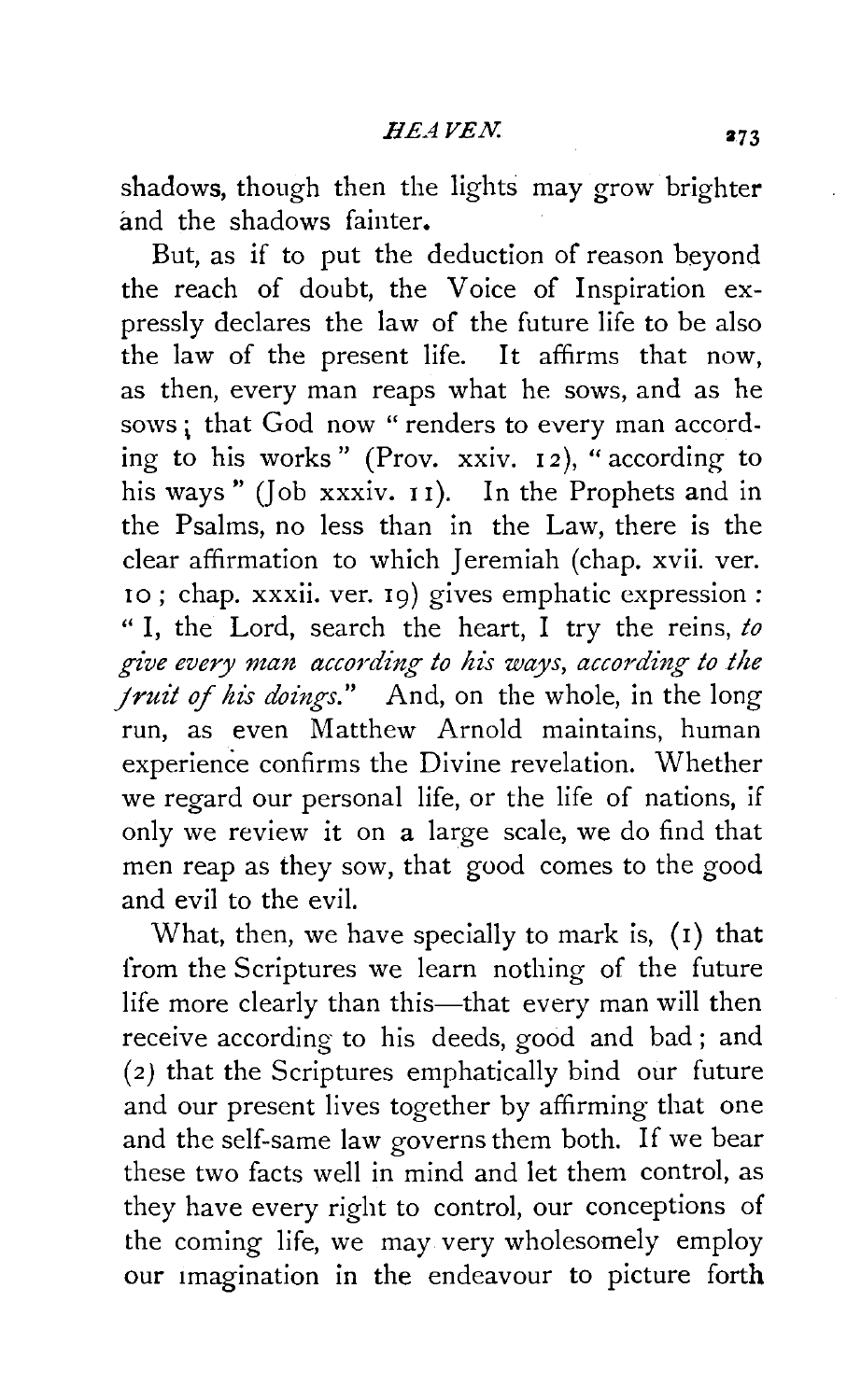that life in all its variety of detail. Where we commonly err is in making that life as *unlike,* instead of as *like*, this life as we can; and, consequently, in depicting for ourselves scenes of an imaginary perfection and blessedness on which we are so unfit to enter that they would bring us no blessedness. If we avoid this error, we may give a loose rein and the widest scope to our imagination.

But here it may be objected : "What have you left for imagination to do? And, again, if the future life even of the good is to be like this life, ruled by the same law and chequered by the same variety, in what is it better than this ?"

The answer is plain. Whether or not the ruling moral bias of any man's life will be changed after death, we cannot tell: on this point we have no clear light. But in so far as the good are concerned, what better prospect can they desire than that, in the future, they should receive the due reward of their deeds, and even of their bad deeds as well as of their good ? We know that in this world the painful results of sin are the best correctives of sin; that we are never so utterly redeemed from our bondage to any evil habit as when, by painful experience of its evil consequence, it·grows hateful and intolerable to us : then we feel that we must not and cannot any longer live in it. Once redeemed from it *thus,* we are redeemed once for all. And how shall we hope to be redeemed in the world to come from every trace of evil except as we are taught more fully than we could be taught here how hateful and abominable it is ? It does not follow that we shall there be permitted to *act* on the sinful inclinations which only too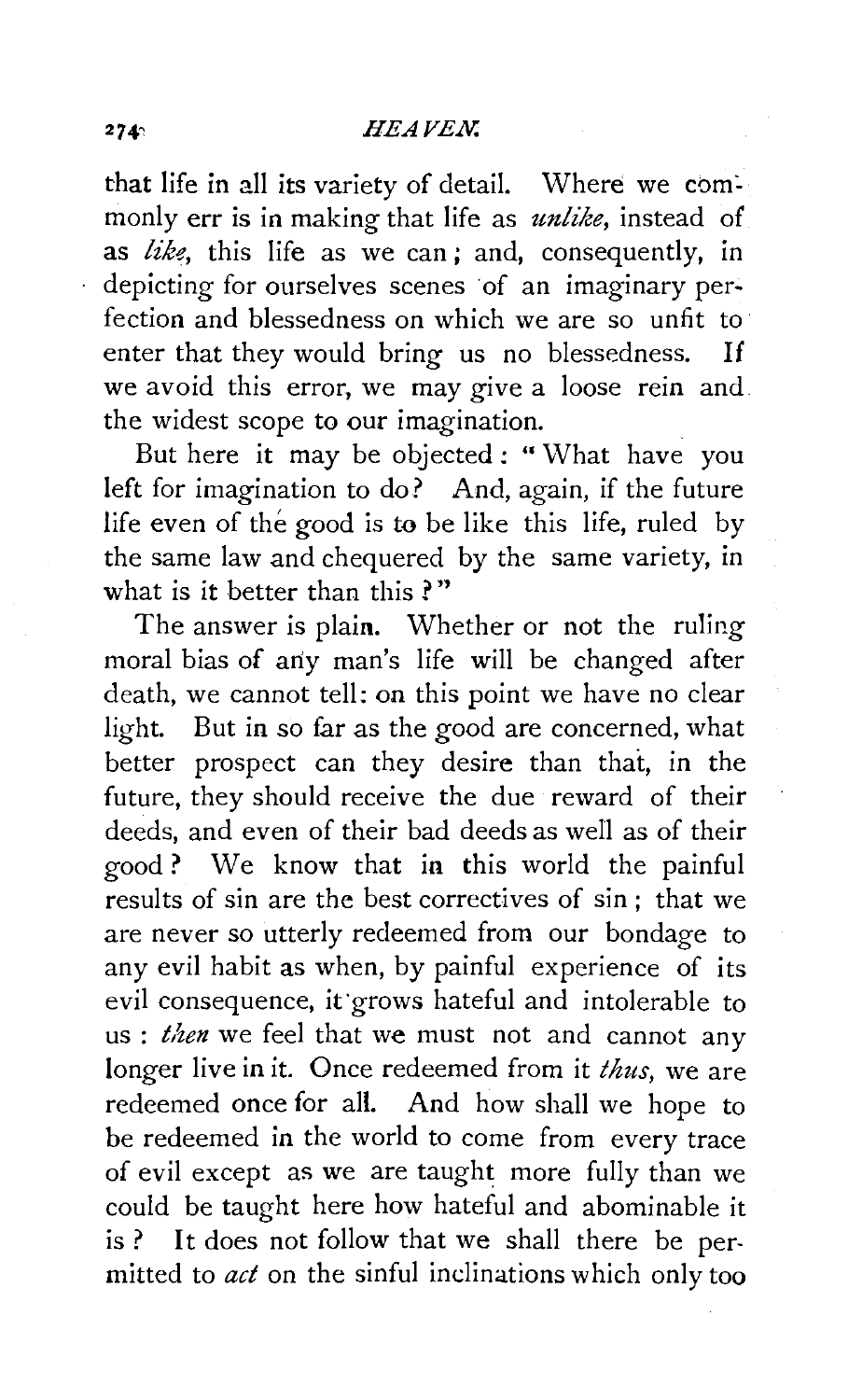certainly we carry out of this world with us ; the clearer vision we shall then gain of the Divine Holiness may of itself suffice to make every kind of sin terrible and repulsive to us : but if there is to be no break in the continuity of our life, if we are not to. become other men than the men we know, that vision must grow upon us by a gradual revelation; it may be necessary that we should be trained to receive the unfolding revelation of that Holiness and an increasing participation of it by a discipline exquisitely graduated to our special and varying needs.

Suppose, for example, that on our very entrance into Heaven we are for a while placed under conditions which will remind us of whatever we have done wrongly or defectively on earth, but only remind us of it by giving us opportunities of doing it rightly and in a perfect way. Bad deeds, we teach our children, are not to be mended by good wishes ; they are only to be mended by good deeds: and may not our heavenly Father have to teach us the very lesson we teach them, and set us to mend our bad deeds by good ones, to wipe out the memory and the inward effects of our offences by a willing and cheerful obedience to the very laws we had broken? And if this should be one form of our discipline in Heaven. who that honestly desires to have done with evil, or to atone for evil, or to lessen the sum of evil in the universe, would not heartily rejoice in it ? What happier reward, what more Divine reward, of our bad deeds could there be than this,---that we should have leave and opportunity for mending them with good deeds?

If, again, we may thus conceive of Heaven, who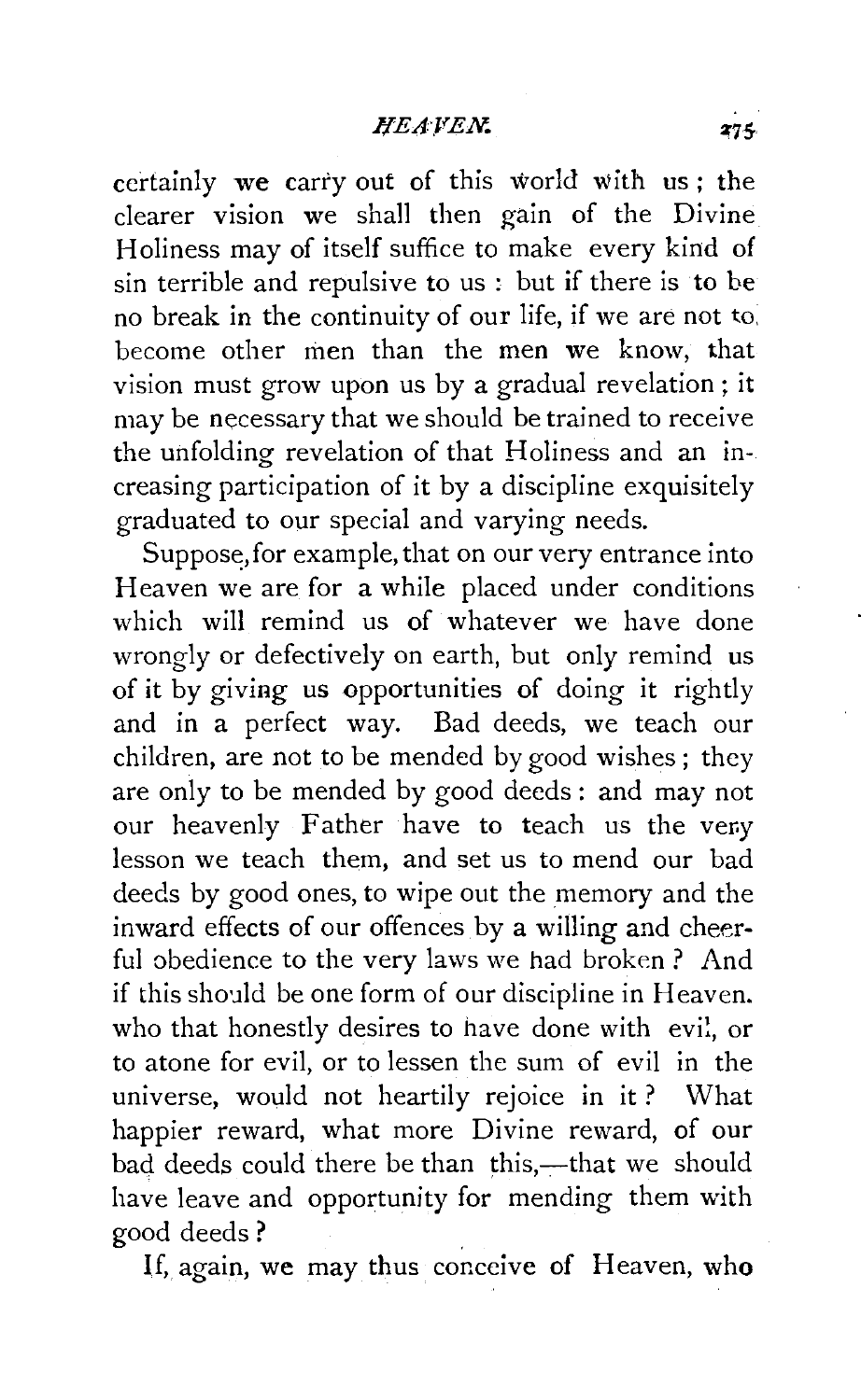does not feel that, besides being the most suitable and therefore the happiest place for him, it would also be a place for which, through the grace of God, he is in some sense already fitted ? When we think of Heaven as a place reserved for those who are already perfect and of a spotless holiness, we are very sure that we are not fit for it, nor are likely to be made fit by the momentary act of death. Worse still, we fear that even those whom we have loved and lost, however affectionately we may dwell on their many virtues, must also have been unfit to enter a place so pure, raised so far above all the conditions of the life they knew on earth. But if once we accept the principles laid down in Holy Writ, viz., that the future life is to be a continuation of the present life, and that it is to be a correction of the present life, we may then entertain the most cheerful hopes whether for ourselves or for our departed friends.

Guided by these same principles, we may surely indulge the hope that Heaven will afford us scope and opportunity, not only for mending bad deeds with good ones, but also for repeating our good deeds on a larger scale and in a more perfect way. How often does it happen here that, even when we would do good, and *do* do good, evil is still present with us, so that the service we would render whether to God or to our fellows is marred either by the blended and imperfect motives by which we are actuated, or by the constrained, ungenial, or otherwise imperfect manner in which we discharge it! And, on the other hand, how sweet and bright is the hope that, when we pass into the next world, and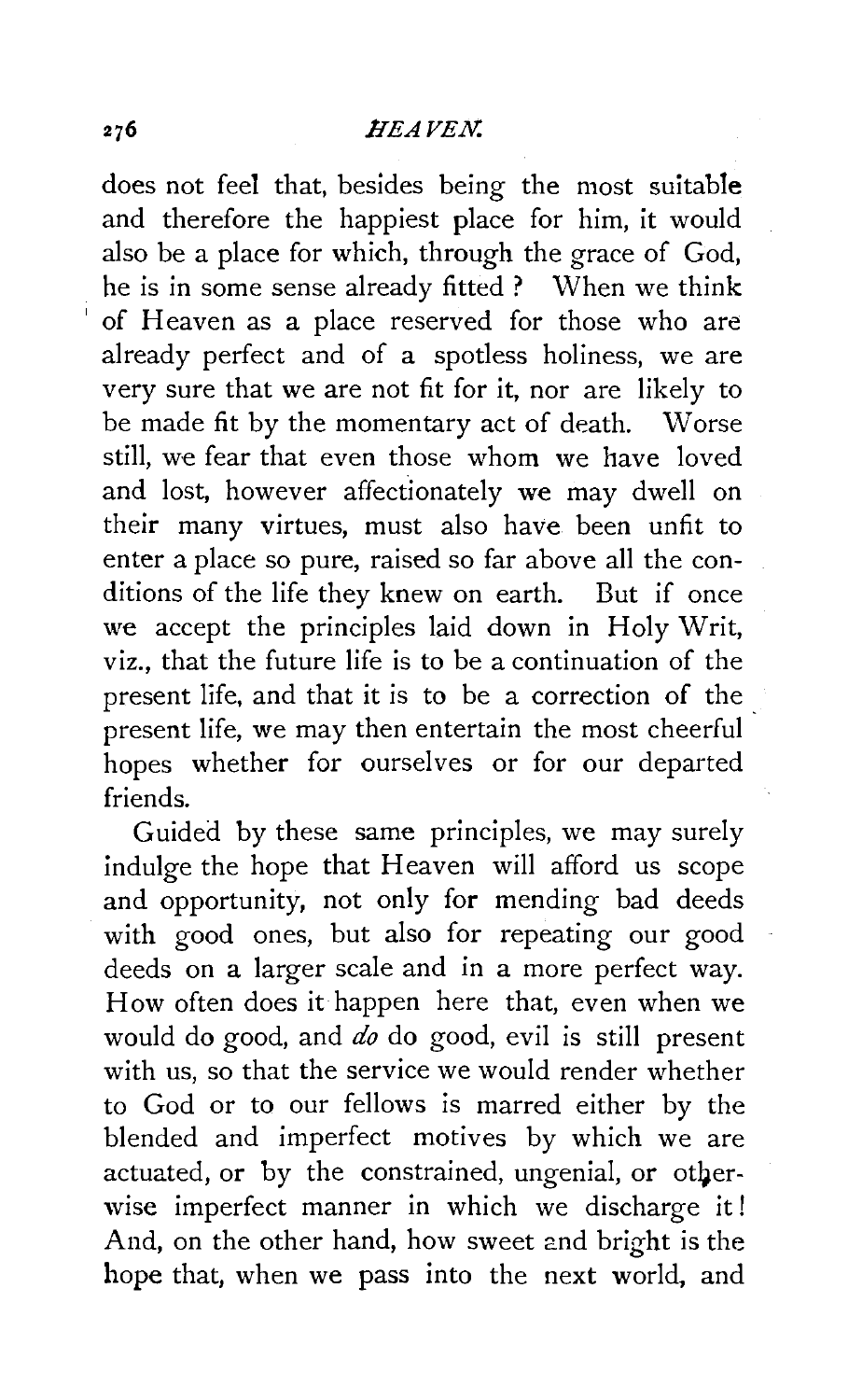come under its larger happier conditions, we may still move along the same lines of action, and devote ourselves to the very tasks for which we have partly qualified ourselves here, but be actuated in that better service by purer motives and discharge it more genially, more perfectly, and therefore more effectively! Such a conception of our future life and work, while it is more rational and more scientific, is surely instinct also with a diviner hope and joy than the rewards commonly held out before us. Grown men, I fancy, if they also be thoughtful men, are but little attracted by a heaven of "purling streams and pearly gates"-though even these symbols have a valuable teaching for us when they are rightly interpreted ; but the more thoughtful men are, the more surely must they rejoice in the hope that in the life to come they will be taught and enabled to undo the evil they have done in the present life, and to do, from perfect motives and in a perfect way, the good they have only attempted here.

Once more : if, as the Bible teaches, the future life is to be both a continuation and a correction of the present life, we may well hope that we shall then become all that we now desire or affect to be. This thought may be applied in many ways to all the details of human life, and the more clear and homely our application of it, the more likely is it to prove helpful to us. Here, for example, is a man who assumes to be very pious, more pious than most of his fellows, but who is at heart at least as devoted to the affairs of business or to social pleasures as he is to the ser· vice of God. He is sincere in his goodness so far as it goes, but he contrives to convey the impression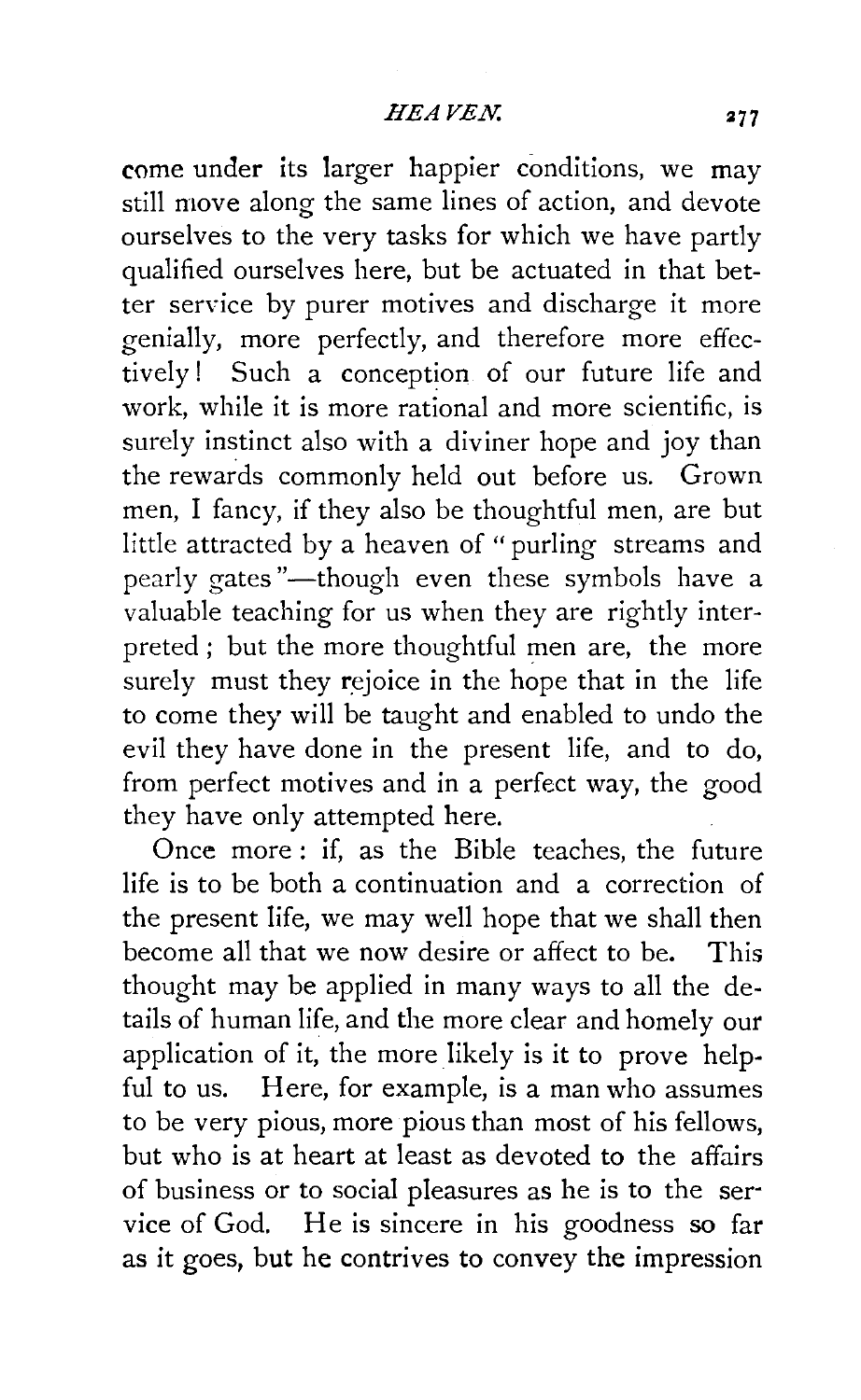to his neighbours that it goes much further than it does. If this man should die, what better reward can he have for his sincere but imperfect and somewhat ostentatious goodness than that he should be gradually compelled to become all that he has professed, all that in his best moments he has desired to be -as godly, as devout, as liberal, as large-hearted and kind? Here, again, is another man, good at heart and not without power as a preacher of the Word, but comparatively, yet possibly through no fault of his own, uncultured and unlearned. Unhappily, above all for himself, he wishes to pass for a man of learning and erudition. In some of the mysterious ways which must be open to such men he contrives to purchase for himself a good degree, and struts before the world a full-blown Doctor of Divinity. Even after he has obtained his degree he takes no pains to make himself worthy of it, but continues to be an unlettered, though not altogether a simple, man to the end. When he dies, what happier fate can befall him than that he should be sent to school in Heaven, be taught to handle his grammars and lexicons and schemes of Divinity, and so be compelled to become what he professed and aspired to be, and walk the golden streets a perfectly honest man at last.

We may well hope that at least the *initiatory* discipline of Heaven may be one which in various ways will compel us all to become all that we have wished, and tried, and failed to be. Other, larger, and still happier steps of an ascending progress may lie before us ; but will it not be much for us if, in the first stage of the future life, we are taught and enabled to be